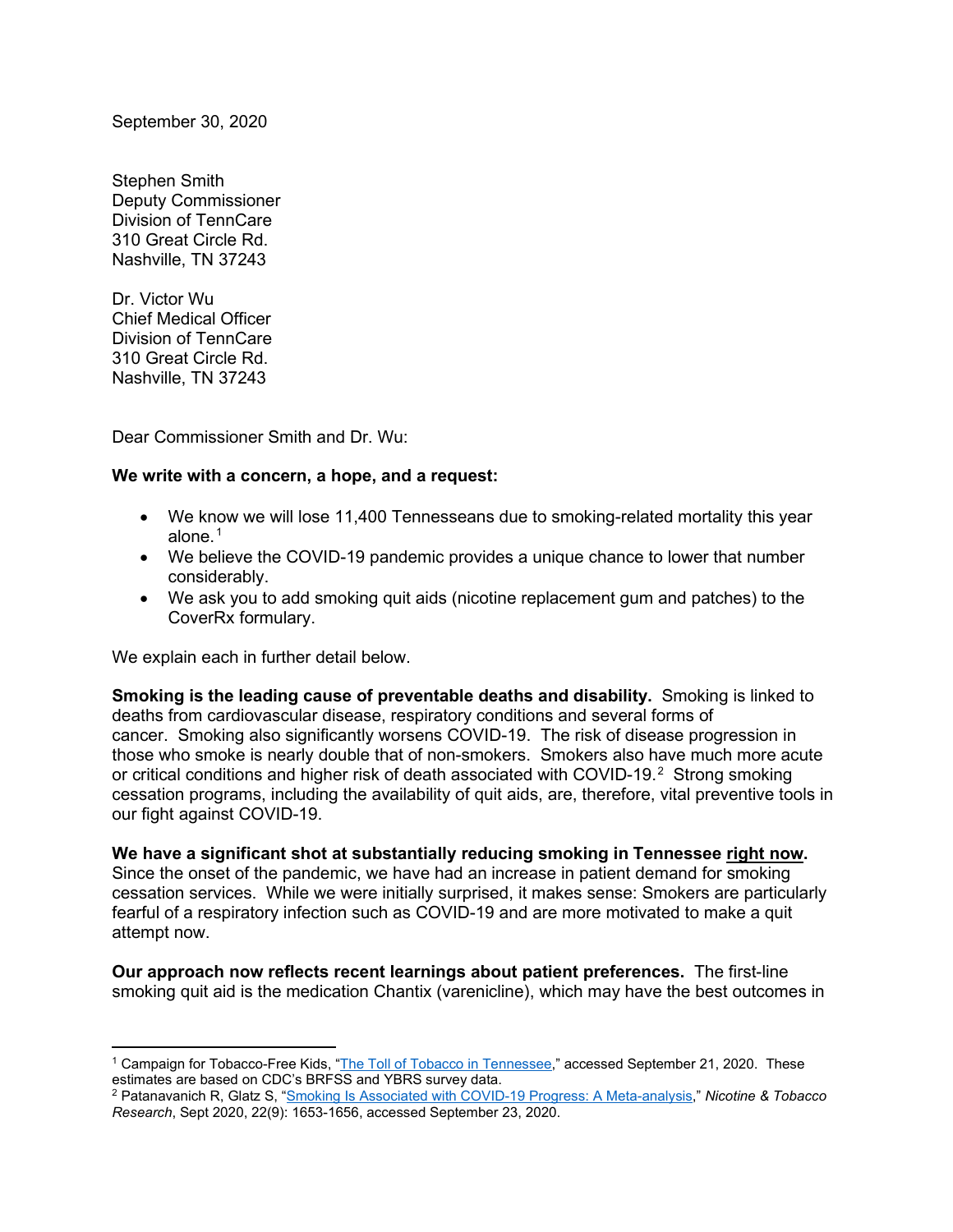terms of long-term relapse prevention. $^3$  $^3$  The manufacturer of Chantix, Pfizer, offers a robust patient assistance program (PAP) that makes Chantix available to patients who lack health coverage. However, many lower-income patients have expressed anxieties as to what they have heard or perceive to be significant psychological side effects of Chantix. Thus, utilization of Chantix remains lower than might be expected among lower-income uninsured patients who have access to the PAP.

**We are making great strides with other good tools.** Many lower-income patients still seek to quit and use other medications or smoking quit aids that have fewer side effects. Smoking quit aids such as nicotine replacement gum and patches are particularly popular. Unfortunately, the retail price for such quit aids can be a barrier that effectively forecloses access.

**We invested now so patients have access to these tools now.** Several community health centers and other health care organizations have used COVID-19 grant funding to purchase smoking quit aids (particularly nicotine replacement gum and patches) to distribute to patients at no cost. However, our resources are limited and will not last beyond the first part of 2021.

**We need public support to keep quit aids available in the medium and longer terms.** We urge you to add key smoking quit aids (nicotine replacement gum and patches) to the CoverRx formulary. We believe you have a strong business case to make this addition:

- **Targeted Approach:** Because CoverRx focuses on uninsured adults age 18-64 who are at or below 138% of the federal poverty level, CoverRx is the ideal program through which to provide smoking quit aids to low-income Tennesseans who seek to quit.
- **Efficient Delivery:** CoverRx has an established network of pharmacies through which it dispenses covered medications and supplies and administers covered vaccinations. Adding the smoking quit aids would leverage this infrastructure to efficiently deliver these quit aids to the target population.
- **Established Precedent:** CoverRx has a strong precedent of covering such supplies: the CoverRx formulary has included diabetic meters, test strips, lancets, alcohol pads, and syringes since the program's launch. In addition, CoverRx covers the antidepressant bupropion, which also has an FDA indication as a smoking quit aid. $4$
- **Funding:** We believe additional funding may become available through an extension of existing federal pandemic funding mechanisms. Also, we anticipate the General Assembly will again consider legislation to create tax parity between tobacco products and vaping supplies, thereby generating new tax revenues. Both of these may provide more than adequate funding to offset the net costs of adding smoking quit aids to the CoverRx formulary for lower-income Tennesseans.

<span id="page-1-0"></span><sup>3</sup> *See, e.g.,* Barua RS, Rigotti NA, Benowitz NL, Cummings KM, Jazayeri M, Morris PB, Ratchford EV, Sarna L, Stecker EC, Wiggins BS, ["2018 ACC Expert Consensus Decision Pathway on Tobacco Cessation Treatment,](https://doi.org/10.1016/j.jacc.2018.10.027)" *Journal of American College of Cardiology, December 5,* 2018, accessed September 21, 2020; Rigotti N, ["Pharmacotherapy for smoking cessation in adults,](https://www.uptodate.com/contents/pharmacotherapy-for-smoking-cessation-in-adults)" *UpToDate*, accessed September 21, 2020.

<span id="page-1-1"></span><sup>&</sup>lt;sup>4</sup> CoverRx also covers nortriptyline and clonidine, which are clinically effective as smoking quit aids but do not have FDA indications for this use. However, the various guidelines consider these to be second-line therapies. See, e.g., Agency for Healthcare Research and Quality, "Clinical Guidelines for Prescribing Pharmacotherapy for Smoking [Cessation,](https://www.ahrq.gov/prevention/guidelines/tobacco/prescrib.html)" December 2012, accessed September 21, 2020.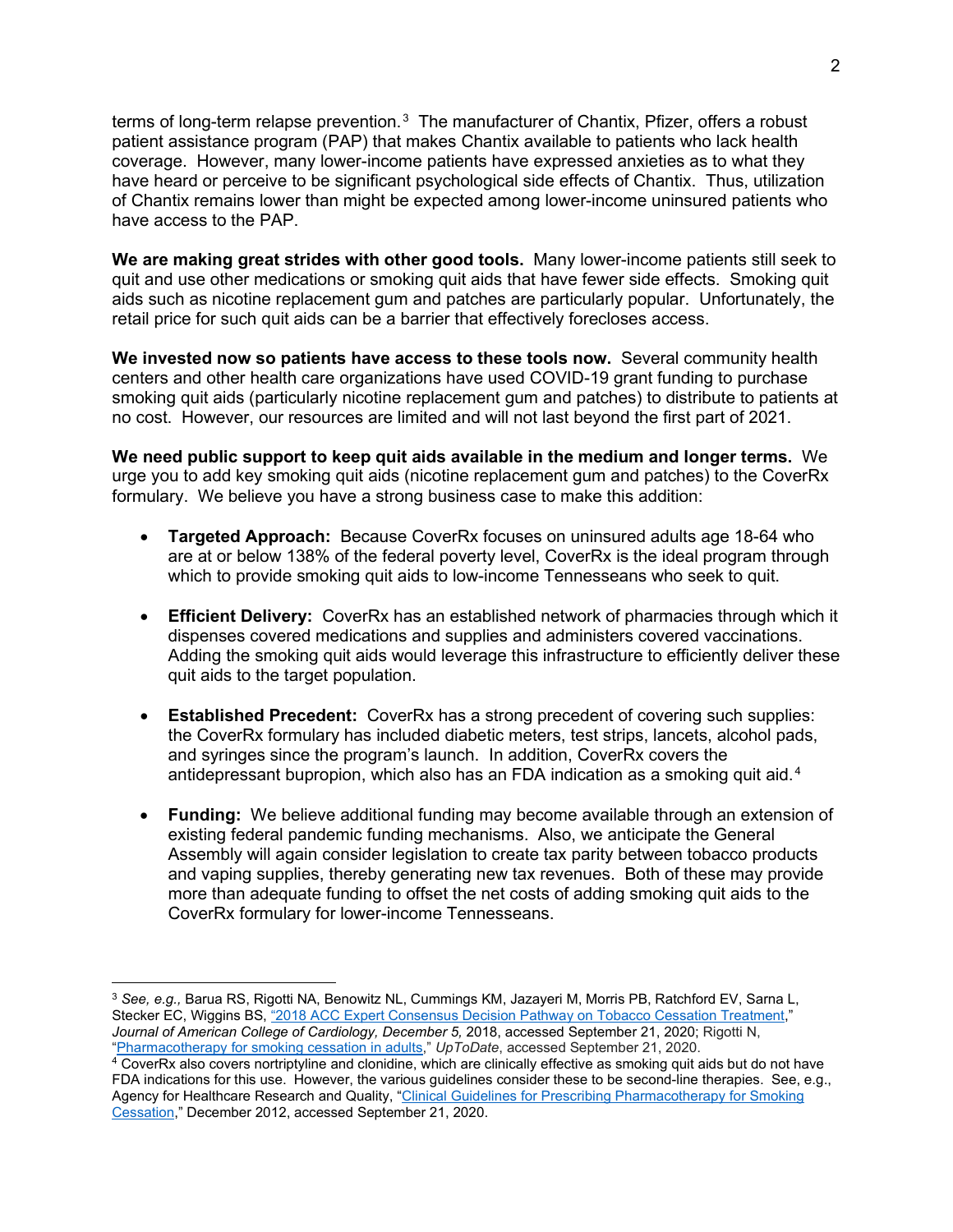**We know you care deeply about these issues and about those we serve together, and we hope you share our excitement about the unique opportunity we have.** Your continued leadership and the addition of these quit aids to the CoverRx formulary may help many hundreds if not thousands more Tennessee residents successfully quit smoking. In a season defined by a respiratory pandemic, your decisions may have lasting effects and help us reduce the toll on Tennessee.

Sincerely,

Tim Adams, President and Chief Executive Officer and Ministry Market Executive Ascension Saint Thomas/Ascension Tennessee

Ruth E. Allen, Executive Director Tennessee Chapter of the American Academy of Pediatrics (TNAAP)

Brandon Brown, Executive Director Empower Tennessee

Mary Nell Bryan, President Children's Hospital Alliance of Tennessee (CHAT)

Will Connelly, Chief Executive Officer Park Center

Tamara Currin, Director of Maternal Child Health & Government Affairs March of Dimes - Tennessee

Jenny Dittes, Chief Executive Officer HOPE Family Health

Cathy Dyer, Executive Director Tennessee Academy of Family Physicians (TNAFP)

Jeff Fladen, Executive Director NAMI Tennessee

Jennifer Flanagan, Chief Executive Officer Salvus Center

Anthony Fox, Chief Executive Officer Tennessee Mental Health Consumers' Association (THMCA)

Karen L. Franklin National Association of Social Workers – Tennessee Chapter

Dennis Freeman, Chief Executive Officer Cherokee Health

Brian Haile, Chief Executive Officer Neighborhood Health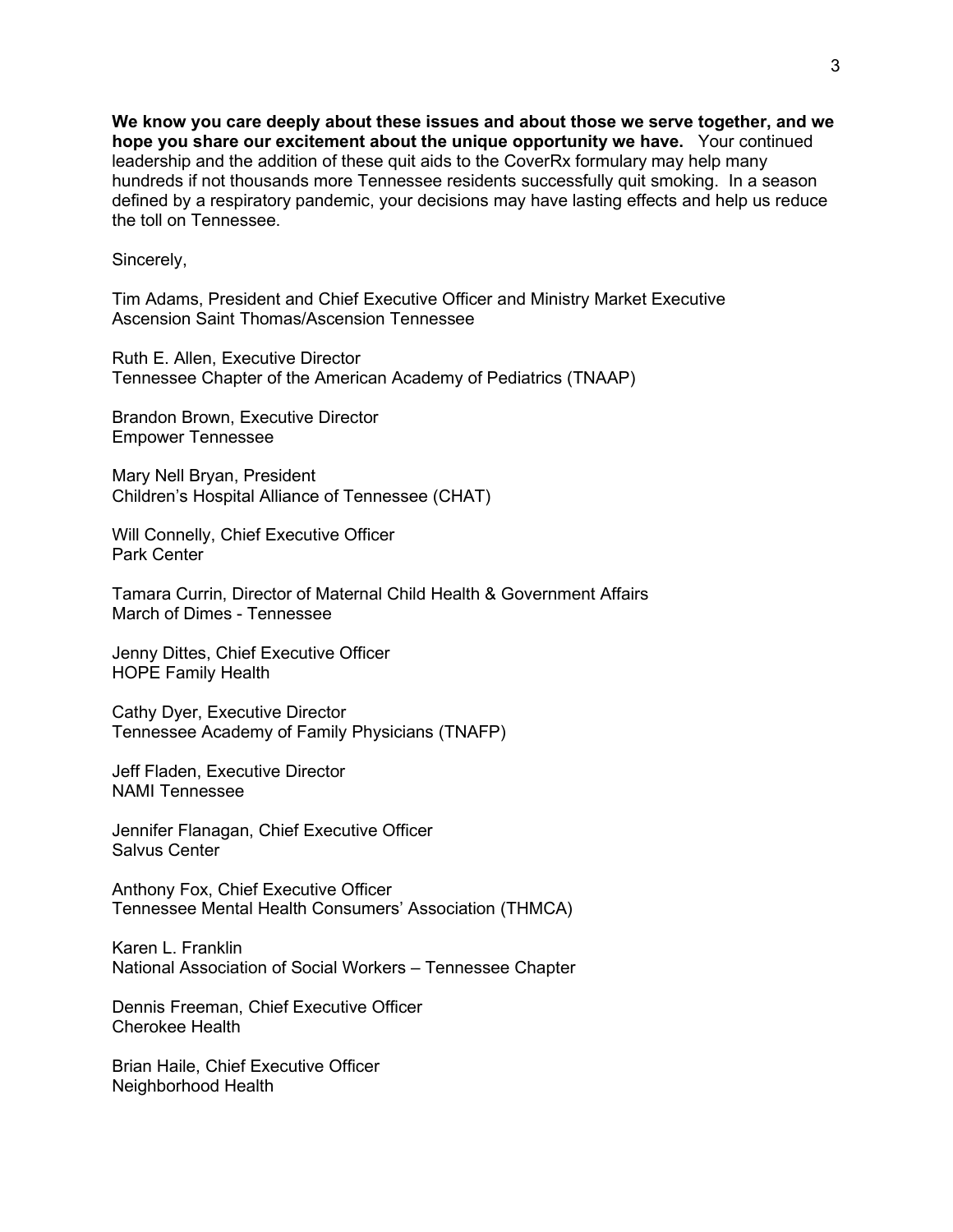Kim Harrell, Executive Director Tennessee Public Health Association

Rachel Hester, Executive Director Room in the Inn

Dr. James Hildreth, President Meharry Medical College

Suzanne Tilley Hurley and Caroline Portis-Jenkins, Co-Chief Executive Officer Connectus Health

Sharon Hurt, Executive Director Street Works

Kristen Keely-Dinger, President & Chief Executive Officer The Healing Trust

Mary Kiger, Executive Director Tennessee Charitable Care Network (TCCN)

Rebecca Leslie, President Safety Net Consortium of Middle Tennessee

Mary Linden Salter, Executive Director Tennessee Association of Alcohol, Drug & other Addiction Services (TAADAS)

Y. T. "Janie" McGinley, Chief Executive Officer Lifespan Health

Rev. Ingrid McIntyre, Co-Founder Open Table Nashville

Michael McSurdy, President & Chief Executive Officer Family and Children's Service (FCS)

Russ Miller, Chief Executive Officer Tennessee Medical Association (TMA)

Kathleen Murphy, Director of Government Affairs Tennessee Nurses Association (TNA)

Amna Osman, Chief Executive Officer Nashville CARES

Dr. C. Wright Pinson, Deputy Chief Executive Officer and Chief Health System Officer Vanderbilt University Medical Center

Avi Poster, Chair A VOICE for the Reduction of Poverty